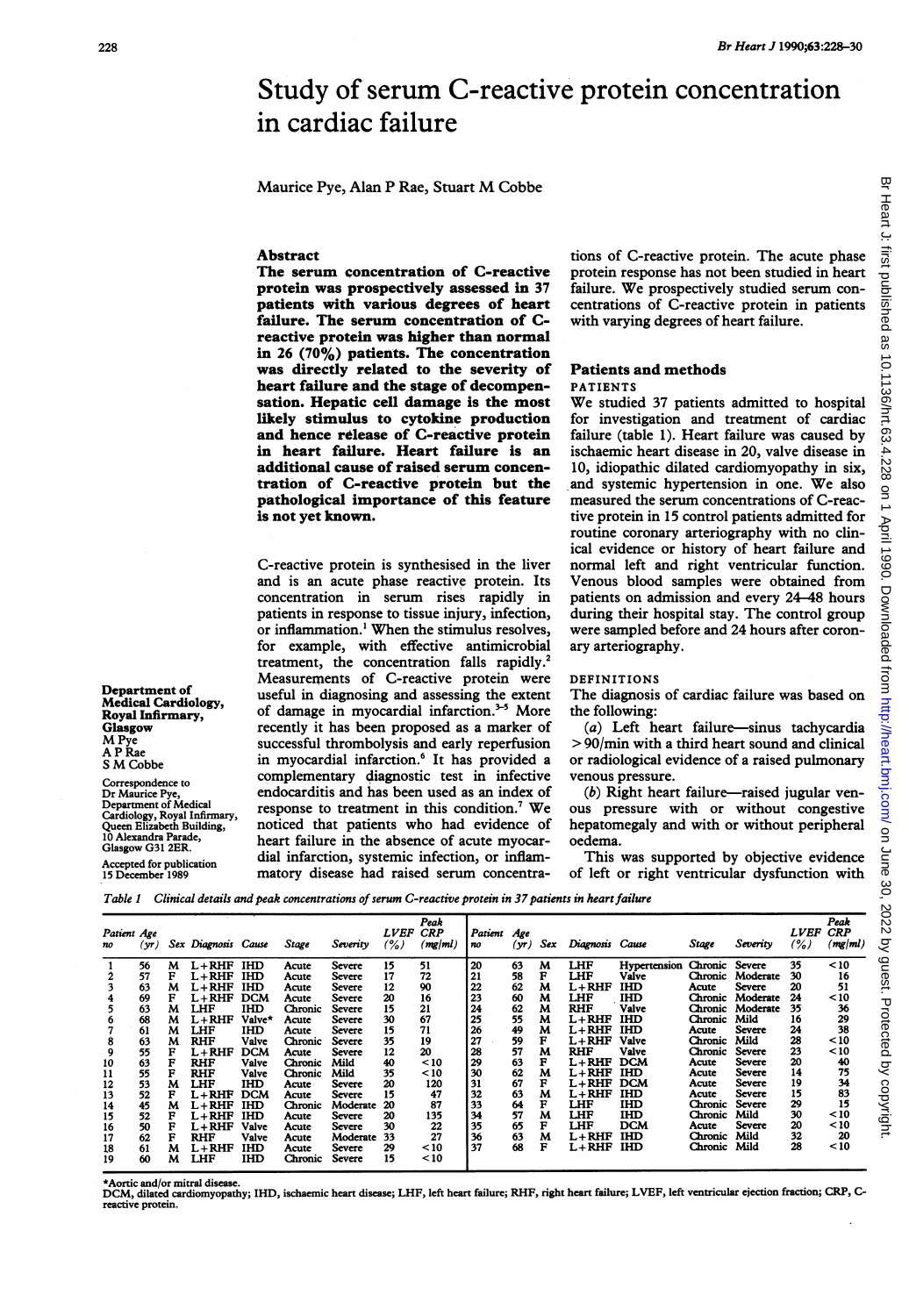Table 2 Classification of degree of cardiac failure

| Category      | CXR                           | Mean PCWP Peripheral<br>(mm Hg) | perfusion |  |  |
|---------------|-------------------------------|---------------------------------|-----------|--|--|
| Mild          | Vascular redistribution 13-17 |                                 | Normal    |  |  |
| Moderate      | Interstitial oedema           | $18 - 23$                       | Normal    |  |  |
| <b>Severe</b> | Alveolar oedema               | > 23                            | Reduced   |  |  |

CXR, appearance on chest x ray; PCWP, pulmonary capillary wedge pressure.

either echocardiography, radionuclide scanning, or invasive haemodynamic measurement of pulmonary capillary wedge pressure. Patients were classed as having mild, moderate, or severe heart failure on the basis of peripheral perfusion and radiologically estimated or directly measured pulmonary capillary wedge pressure (table 2). Poor peripheral perfusion was based on finding two or more of the following criteria: (a) skin vasoconstriction, (b) hypotension (systolic blood pressure < <sup>90</sup> mm Hg by cuff method), and (c) raised blood urea in the absence of any other identifiable cause. A few patients fitted into more than one class of severity and were placed in the highest category attained on the basis of any criterion. Heart failure was defined as 'acute if the onset or decompensation has occurred within one month and as chronic if it had occurred more than one month before presentation. We did not distinguish between acute or acute on chronic heart failure in our analysis.

#### EXCLUSION CRITERIA

We excluded patients with clinical or laboratory evidence of systemic infection or inflammatory or neoplastic disease. We monitored cardiac enzymes and electrocardiograms to exclude any patient who had had a recent (< 7 days) myocardial infarction.

## MEASUREMENT OF C-REACTIVE PROTEIN

We measured serum concentrations of C-reactive protein by fluorescence polarimetry. The intra-assay coefficient of variation was  $\langle 5\% \rangle$ and a concentration of  $\lt 10 \mu g/ml$  was regarded as normal.8

## STATISTICAL ANALYSIS

Groups were compared by the unpaired  $t$ test, and a p value  $<0.05$  was regarded as significant.







Figure 2 Serial concentrations of serum C-reactive protein from two patients with left ventricular failure who responded differently to treatment.

#### Results

Twenty six (70%) of the 37 patients had a raised serum concentration of C-reactive protein (table 1). None of the 15 control patients had a raised serum concentration. In 14 (38%) patients it was slightly raised (10-40  $\mu$ g/ml) and in 12 patients (32%) it was considerably raised ( $> 40 \mu g/ml$ ). Figure 1 shows the relation between the degree of heart failure and the serum concentration of C-reactive protein. All but one of the 12 patients with a C-reactive protein concentration  $>40$  $\mu$ g/ml had severe heart failure and acute rather than chronic heart failure. Six patients had isolated right ventricular failure caused by valve disease or fixed pulmonary hypertension and all had serum concentrations of C-reactive protein <40  $\mu$ g/ml. When acute cardiac failure was stabilised or improved with treatment the serum concentration of C-reactive protein gradually returned to normal values. Conversely in patients who deteriorated the serum concentrations of C-reactive protein tended to remain high (fig 2).

Serum concentrations of aspartate and alanine transaminases were raised in 33% and 23% of the patients respectively. There was no direct correlation between the serum concentration of C-reactive protein and transaminase concentrations, which were more commonly raised in acute severe cardiac failure. The concentration of serum  $\gamma$ glutamyl transpeptidase too was more often  $(40\%)$  raised in these patients but once again there was no close correlation with the serum concentration of C-reactive protein.

## **Discussion**

We found that serum concentrations of Creactive protein were higher than normal in 70% of patients with cardiac failure although in about half the increase was quite small  $(< 40$   $\mu$ g/ml). There was a significant difference between the serum concentrations of C-reactive protein in those with acute and chronic severe heart failure (fig 1). All but one patient with a considerably increased serum concentration of C-reactive protein  $(>40 \mu g)$ ml) had severe cardiac failure. The tendency for concentrations of C-reactive protein to fall